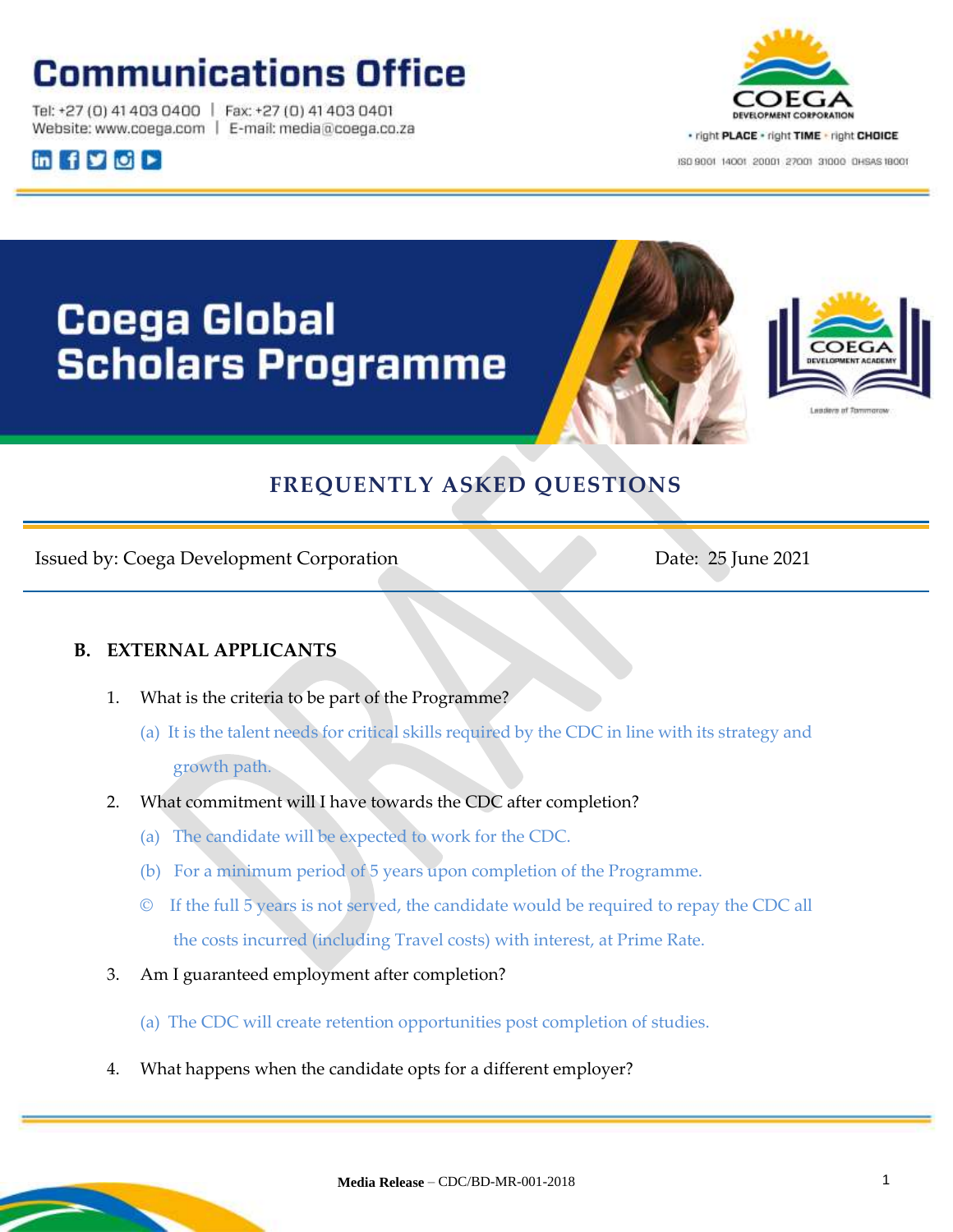- a) The CDC selects the candidates with a view that it will be the employer, and thus reserves the first right to employ that candidate for benefits realisation, if the candidate is not already employed by the CDC before participating in the programme.
- b) If the candidate opts for a different employer, the CDC reserves the right of release subject to repayment of all costs incurred at prime rate, which should be settled with the CDC.
- 5. Will I have medical aid cover?
	- (a) Yes, the medical aid/medical insurance will be covered as part of the living allowance.
- 6. Will I get a salary?
	- (a) No.
	- (b) The candidates would only receive a cost of living allowance.
- 7. Am I allowed to stay longer and further my studies after the programme duration?
	- (a) No.
	- (b) The candidate is required to come back and serve the CDC for 5 years upon completion of the agreed Programme.
- 8. What happens when one fails/drops out?
	- (a) The candidate would be withdrawn from the CGSP; and
	- (b) They would be expected to fully repay all the costs incurred by the organisation.
- 9. Will the CDC pay for travelling in special cases such as death or family emergencies?
	- (a) No.
	- (b) The delegates are encouraged to make provisions for such emergencies ahead of time.
- 10. Will the CDC pay for family visits?
	- (a) No.
	- (b) Candidates are welcome to save and pay for family visits.
- 11. If one is selected, how often will they come back home/South Africa?
	- (a) The CDC will pay for the candidate's travel costs twice a year during the Summer and Winter vacations.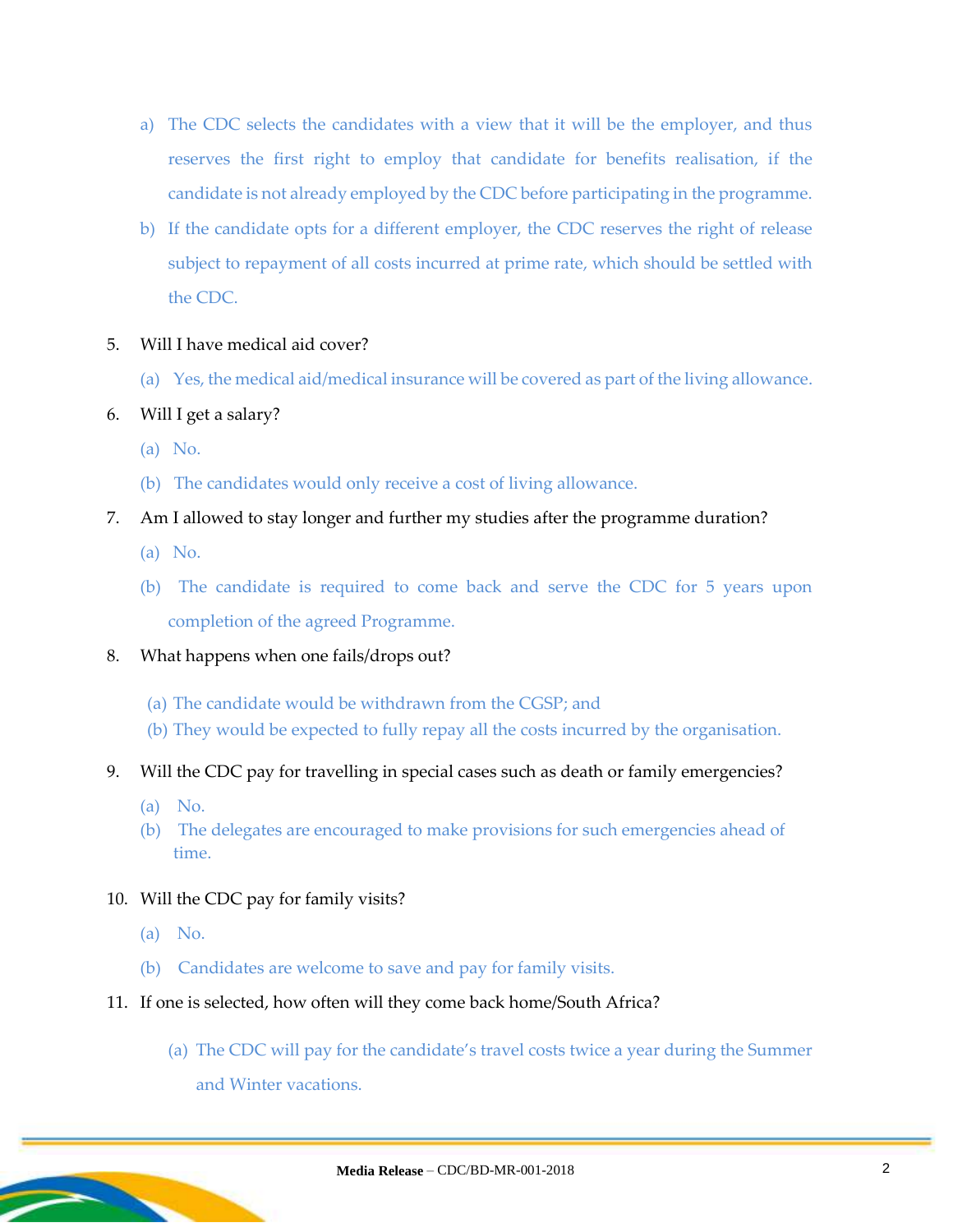#### 12. What will the scholarship cover?

- a) The scholarship covers the following:
	- i. Tuition Fees;
	- ii. Accommodation;
	- iii. Cost of living allowance;
	- iv. Medical Insurance;
	- v. Return Flights during the semester holidays; and
	- vi. Academic research costs.

#### 13. What does the scholarship exclude?

- a) The scholarship excludes:
	- i. English competency test or any entry related assessment costs;
	- ii. Attendance of graduation; and
	- iii. Family visits.
- 14. What happens in the case that one does not secure acceptance into all 3 chosen universities?
	- a) The scholarship will be withdrawn because the conditions of acceptance include securing acceptance into an academic institution.
- 15. Is it possible to change the order of the chosen universities after receiving the scholarship?
	- a) Yes it is possible subject to acceptance in the preferred institution, that is why you need to indicate three choices.

#### 16. Will more international universities be added to the list in the future?

a) It is possible if further research provides us adequate information to make such informed decisions and amendments into the future.

**About Coega:** The Coega Development Corporation (CDC) is headquartered in the City of Gqeberha, Nelson Mandela Bay Municipality, South Africa, with a strategic operational footprint in South Africa and beyond the boarders in the African continent. The CDC's vision is to be the leading catalyst for the championing of socio-economic development. This it seeks to achieve through the development and operation of the 9 003 hectare Coega Special Economic Zone (SEZ), a transshipment hub and a leading investment destination in Africa, providing highly skilled competence and capacity for the execution of complex infrastructure and related projects throughout South Africa and selected markets on the African continent, and